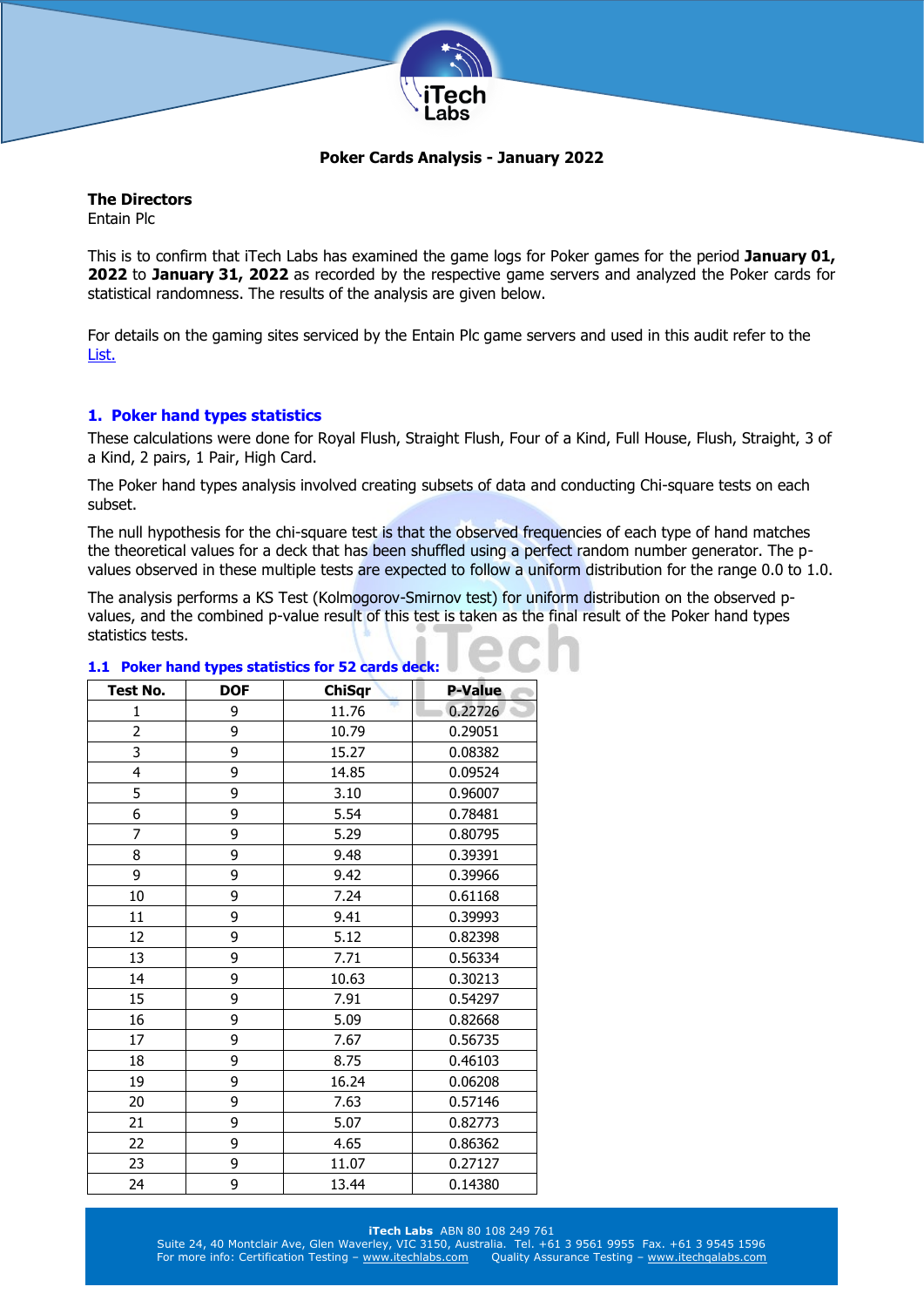| 25 | 9 | 13.07            | 0.15961      |  |
|----|---|------------------|--------------|--|
| 26 | 9 | 15.56<br>0.07655 |              |  |
| 27 | 9 | 2.68             | 0.97574      |  |
| 28 | 9 | 4.88             | 0.84482      |  |
| 29 | 9 | 4.99             | 0.83515      |  |
| 30 | 9 | 8.12             | 0.52219      |  |
| 31 | 9 | 4.50             | 0.87564      |  |
| 32 | 9 | 7.00             | 0.63683      |  |
| 33 | 9 | 3.97             | 0.91345      |  |
| 34 | 9 | 20.45            | 0.01532      |  |
| 35 | 9 | 5.44             | 0.79479      |  |
| 36 | 9 | 3.59             | 0.93623      |  |
| 37 | 9 | 3.06             | 0.96194      |  |
| 38 | 9 | 9.60             | 0.38411      |  |
| 39 | 9 | 18.51            | 0.02968      |  |
| 40 | 9 | 10.84            | 0.28682      |  |
| 41 | 9 | 7.26             | 0.61029      |  |
| 42 | 9 | 12.41            | 0.19106      |  |
| 43 | 9 | 16.60            | 0.05530      |  |
| 44 | 9 | 8.26             | 0.50851      |  |
| 45 | 9 | 16.20            | 0.06282      |  |
| 46 | 9 | 5.88             | 0.75184      |  |
| 47 | 9 | 5.53             | 0.78555      |  |
| 48 | 9 | 8.54             | 0.48125      |  |
| 49 |   |                  |              |  |
|    | 9 | 8.95             | 0.44147      |  |
| 50 | 9 | 9.84             | 0.36354      |  |
| 51 | 9 | 7.45             | 0.59000<br>۰ |  |
| 52 | 9 | 14.05            | 0.12042      |  |
| 53 | 9 | 22.41            | 0.00765      |  |
| 54 | 9 | 3.66             | 0.93243      |  |
| 55 | 9 | 7.15             | 0.62154      |  |
| 56 | 9 | 8.52             | 0.48317      |  |
| 57 | 9 | 9.32             | 0.40788      |  |
| 58 | 9 | 11.27            | 0.25743      |  |
| 59 | 9 | 7.13             | 0.62366      |  |
| 60 | 9 | 4.02             | 0.91016      |  |
| 61 | 9 | 12.13            | 0.20599      |  |
| 62 | 9 | 4.28             | 0.89174      |  |
| 63 | 9 | 7.64             | 0.57091      |  |
| 64 | 9 | 13.97            | 0.12331      |  |
| 65 | 9 | 6.98             | 0.63958      |  |
| 66 | 9 | 9.35             | 0.40540      |  |
| 67 | 9 | 9.18             | 0.42121      |  |
| 68 | 9 | 10.51            | 0.31065      |  |
|    |   |                  |              |  |
| 69 | 9 | 6.24             | 0.71556      |  |
| 70 | 9 | 17.93            | 0.03595      |  |
| 71 | 9 | 8.35             | 0.49971      |  |
| 72 | 9 | 9.56             | 0.38684      |  |
| 73 | 9 | 13.44            | 0.14365      |  |
| 74 | 9 | 5.40             | 0.79776      |  |
| 75 | 9 | 5.99             | 0.74058      |  |
| 76 | 9 | 3.08             | 0.96090      |  |
| 77 | 9 | 7.07             | 0.62942      |  |
| 78 | 9 | 10.94            | 0.28014      |  |
| 79 | 9 | 9.42             | 0.39939      |  |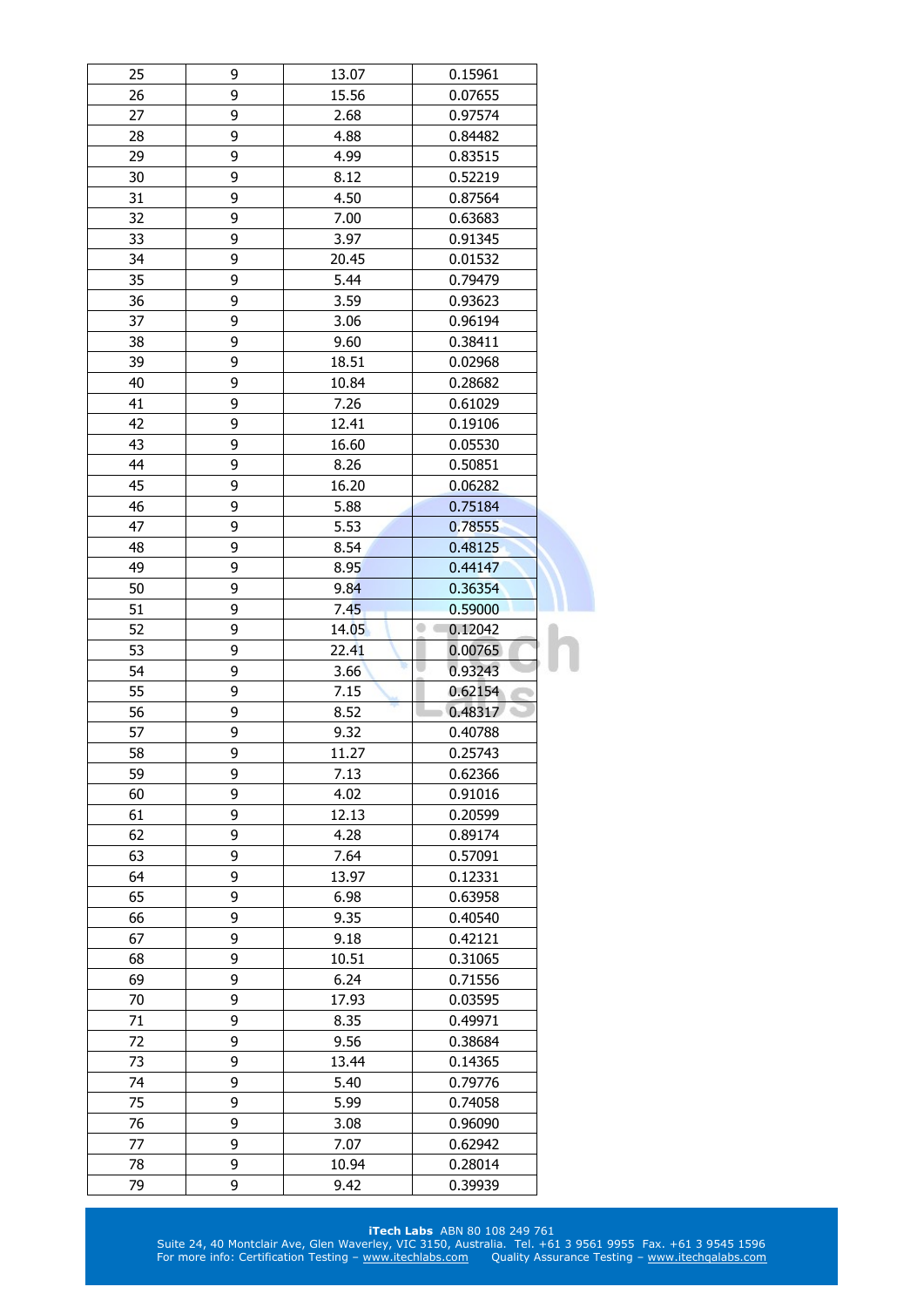| 80                                               | 9       | 10.21 | 0.33397 |
|--------------------------------------------------|---------|-------|---------|
| 81                                               | 9       | 18.20 | 0.03297 |
| 82                                               | 9       | 13.73 | 0.13223 |
| 83                                               | 9       | 8.73  | 0.46276 |
| 84                                               | 9       | 4.30  | 0.89064 |
| 85                                               | 9       | 7.00  | 0.63707 |
| 86                                               | 9       | 9.40  | 0.40103 |
| 87                                               | 9       | 12.29 | 0.19720 |
| 88                                               | 9       | 10.41 | 0.31862 |
| 89                                               | 9       | 11.52 | 0.24164 |
| 90                                               | 9       | 4.01  | 0.91067 |
| 91                                               | 9       | 5.14  | 0.82170 |
| 92                                               | 9       | 6.80  | 0.65794 |
| 93                                               | 9       | 8.49  | 0.48556 |
| 94                                               | 9       | 19.09 | 0.02440 |
| 95                                               | 9       | 10.93 | 0.28076 |
| 96                                               | 9       | 3.67  | 0.93197 |
| 97                                               | 9       | 24.04 | 0.00424 |
| 98                                               | 9       | 7.13  | 0.62351 |
| 99                                               | 9       | 9.25  | 0.41431 |
| 100                                              | 9       | 5.06  | 0.82880 |
|                                                  |         |       |         |
| Combined P-value for all tests (Using KS method) | 0.95662 |       |         |

*1)* The P-values are observed probabilities from the Chi-Square tests. The last row shows the result of the KS Test performed on the p-values for all Chi-Square tests, where there are sufficient data.

## **1.2 Poker hand types statistics for 36 cards deck:**

| Test No. | <b>DOF</b> | <b>ChiSgr</b>                                    | <b>P-Value</b>            |
|----------|------------|--------------------------------------------------|---------------------------|
|          |            | 7.16                                             | 0.62091                   |
|          |            |                                                  |                           |
|          |            | Combined P-value for all tests (Using KS method) | N/A (Insufficient<br>data |

*Notes:* 

*1)* The P-values are observed probabilities from the Chi-Square tests. The last row shows the result of the KS Test performed on the p-values for all Chi-Square tests, where there are sufficient data.

## **2. Poker rank statistics**

The Poker rank analysis aims to establish that the rank of the cards in each position was equally distributed in one of the 13 possible ranks (2, 3, 4, 5, 6, 7, 8, 9, 10, J, Q, K, A) for a 52 card deck and 9 ranks (6, 7, 8, 9, 10, J, Q, K, A) for a 36 card deck.

The Poker rank analysis involved creating subsets of data and conducting Chi-square tests on each subset. The analysis performs a KS Test (Kolmogorov-Smirnov test) for uniform distribution on the observed pvalues, and the combined p-value result of this test is taken as the final result of the Ranks statistics tests.

#### **2.1 Poker rank statistics for 52 cards deck:**

| Test No. | <b>Positions</b> | <b>DOF</b> | <b>ChiSqr</b> | <b>P-Value</b> |
|----------|------------------|------------|---------------|----------------|
|          |                  | 84         | 80.14         | 0.59916        |
|          |                  | 84         | 83.65         | 0.49032        |
|          |                  | 84         | 78.04         | 0.66262        |
|          |                  | 84         | 81.18         | 0.56699        |
|          |                  | 84         | 86.10         | 0.41592        |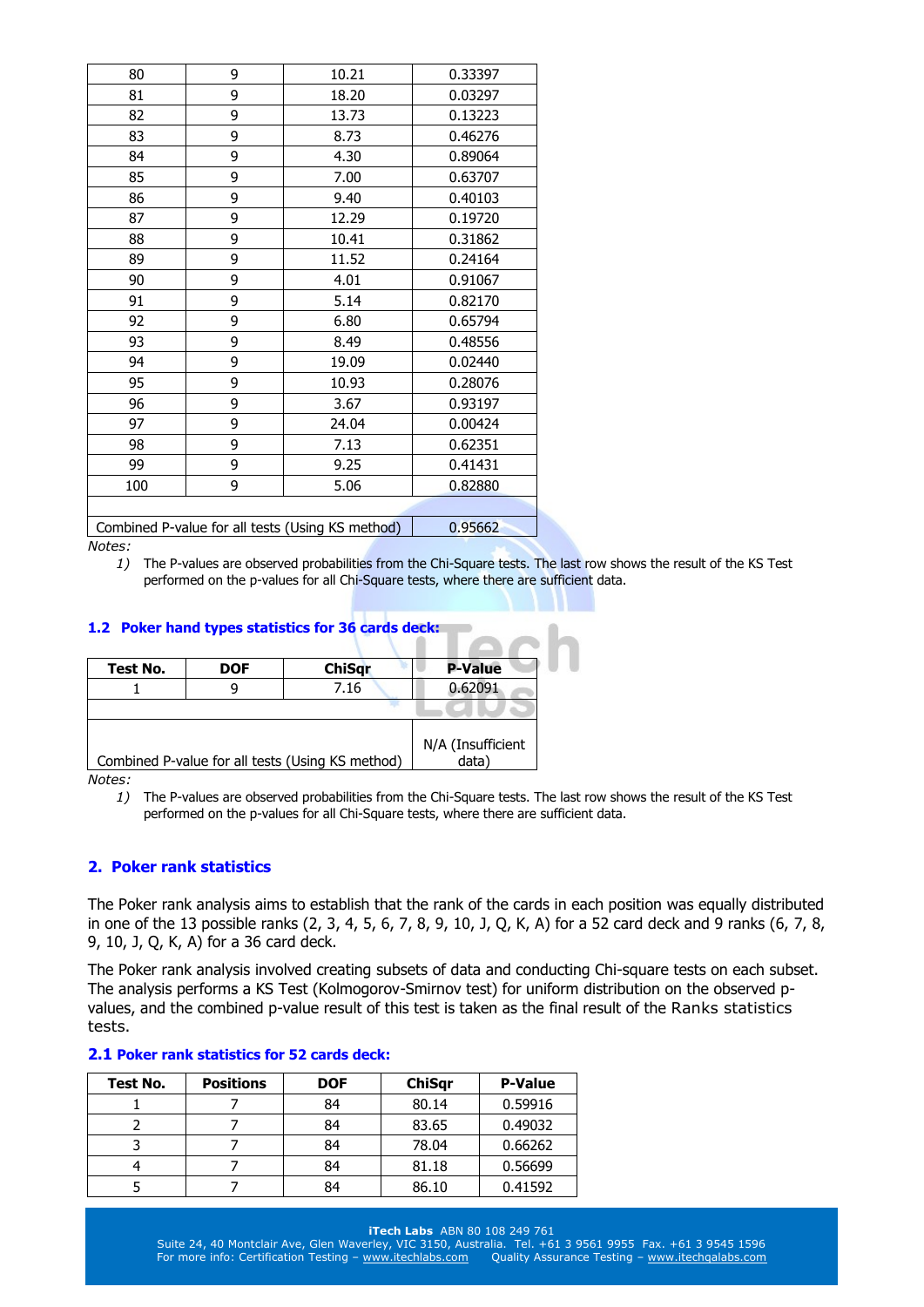| 6        | 7              | 84       | 88.90           | 0.33648            |
|----------|----------------|----------|-----------------|--------------------|
| 7        | 7              | 84       | 74.71           | 0.75576            |
| 8        | 7              | 84       | 97.24           | 0.15305            |
| 9        | 7              | 84       | 104.70          | 0.06273            |
| 10       | 7              | 84       | 61.92           | 0.96622            |
| 11       | 7              | 84       | 82.16           | 0.53632            |
| 12       | 7              | 84       | 79.97           | 0.60422            |
| 13       | 7              | 84       | 116.33          | 0.01127            |
| 14       | $\overline{7}$ | 84       | 79.44           | 0.62043            |
| 15       | $\overline{7}$ | 84       | 78.13           | 0.65978            |
| 16       | 7              | 84       | 78.56           | 0.64695            |
| 17       | 7              | 84       | 85.44           | 0.43560            |
| 18       | 7              | 84       | 82.23           | 0.53414            |
| 19       | 7              | 84       | 80.23           | 0.59626            |
| 20       | 7              | 84       | 93.76           | 0.21862            |
| 21       | 7              | 84       | 70.27           | 0.85799            |
| 22       | 7              | 84       | 70.86           | 0.84603            |
| 23       | 7              | 84       | 84.22           | 0.47288            |
| 24       | 7              | 84       |                 | 0.74529            |
|          | 7              |          | 75.11           |                    |
| 25       |                | 84       | 71.78           | 0.82650            |
| 26       | 7              | 84       | 137.03          | 0.00023            |
| 27       | 7              | 84       | 97.76           | 0.14473            |
| 28       | 7              | 84       | 60.54           | 0.97499            |
| 29       | $\overline{7}$ | 84       | 92.88           | 0.23772            |
| 30       | $\overline{7}$ | 84       | 88.18           | 0.35610            |
| 31       | 7              | 84       | 75.78           | 0.72722            |
| 32       | 7              | 84       | 78.62           | 0.64513            |
| 33       | $\overline{7}$ | 84       | 78.75           | 0.64124            |
|          |                |          |                 |                    |
| 34       | 7              | 84       | 90.01           | 0.30696            |
| 35       | 7              | 84       | 83.74           | 0.48754            |
| 36       | 7              | 84       | 91.63           | 0.26676            |
| 37       | 7              | 84       | 84.73           | 0.45715            |
| 38       | 7              | 84       | 75.36           | 0.73872            |
| 39       | $\overline{7}$ | 84       | 93.67           | 0.22053            |
| 40       | 7              | 84       | 93.68           | 0.22045            |
| 41       | 7              | 84       | 89.57           | 0.31851            |
| 42       | 7              | 84       | 79.36           | 0.62301            |
| 43       | 7              | 84       | 79.87           | 0.60738            |
| 44       | 7              | 84       | 93.97           | 0.21422            |
| 45       | 7              | 84       | 65.22           | 0.93586            |
| 46       | 7              | 84       | 69.37           | 0.87483            |
| 47       | 7              | 84       | 93.04           | 0.23416            |
| 48       | 7              | 84       | 72.98           | 0.79906            |
| 49       | 7              | 84       | 82.75           | 0.51808            |
| 50       | 7              | 84       | 76.32           | 0.71211            |
| 51       | 7              | 84       | 71.62           | 0.82999            |
| 52       | 7              | 84       | 104.53          | 0.06411            |
| 53       | 7              | 84       | 74.30           | 0.76655            |
| 54       | 7              | 84       | 89.22           | 0.32789            |
| 55       | 7              | 84       |                 | 0.74518            |
| 56       | 7              | 84       | 75.11           |                    |
|          |                |          | 55.69           | 0.99266            |
| 57       | 7              | 84<br>84 | 68.03           | 0.89765            |
| 58       | 7              | 84       | 83.65           | 0.49015            |
| 59<br>60 | 7<br>7         | 84       | 78.36<br>108.36 | 0.65295<br>0.03808 |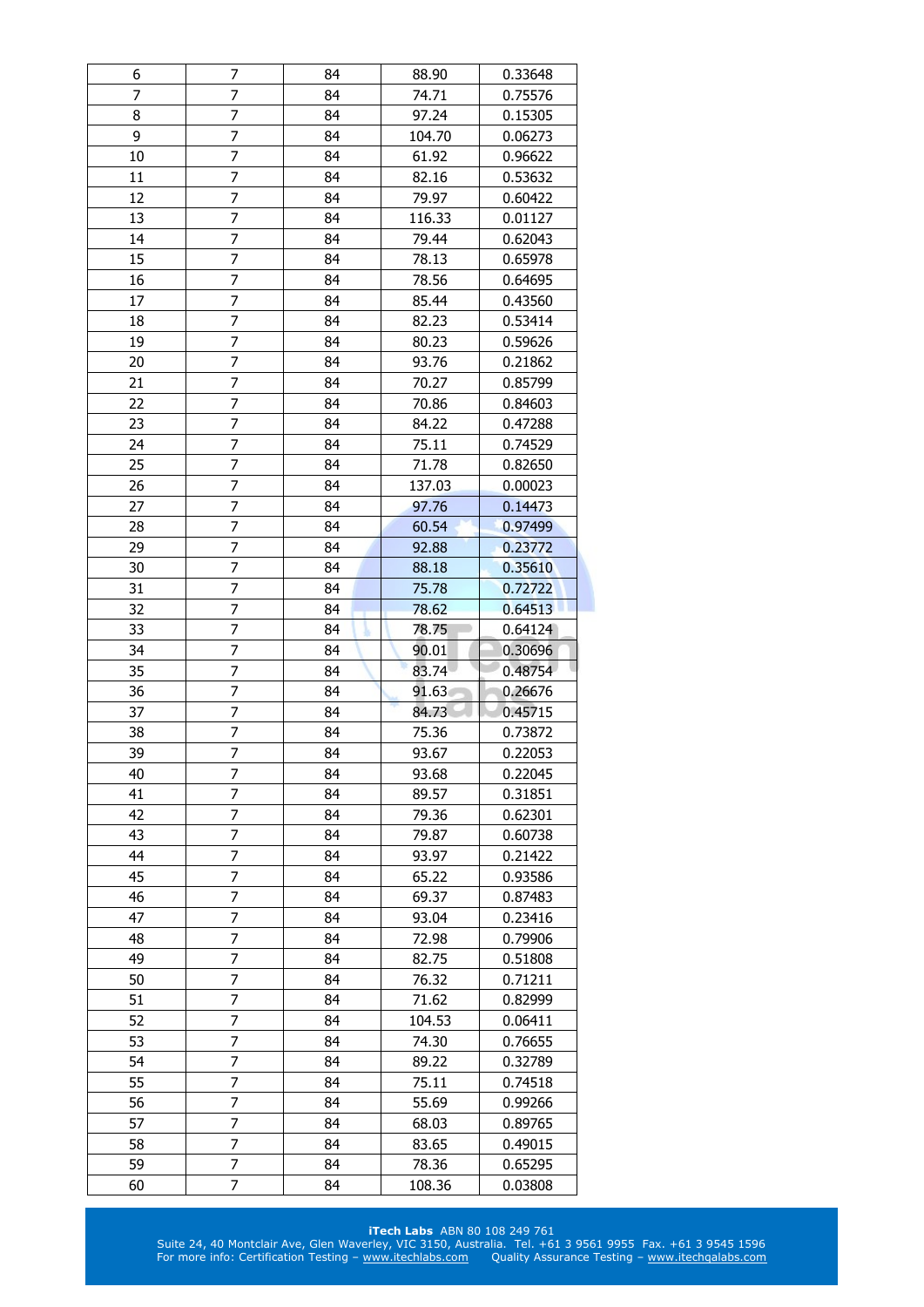| 61  | 7                                                | 84 | 81.58  | 0.55453 |
|-----|--------------------------------------------------|----|--------|---------|
| 62  | 7                                                | 84 | 87.61  | 0.37225 |
| 63  | 7                                                | 84 | 62.17  | 0.96440 |
| 64  | 7                                                | 84 | 70.83  | 0.84672 |
| 65  | 7                                                | 84 | 109.08 | 0.03434 |
| 66  | 7                                                | 84 | 99.37  | 0.12081 |
| 67  | 7                                                | 84 | 80.36  | 0.59230 |
| 68  | 7                                                | 84 | 88.55  | 0.34610 |
| 69  | 7                                                | 84 | 83.14  | 0.50603 |
| 70  | 7                                                | 84 | 66.16  | 0.92448 |
| 71  | 7                                                | 84 | 90.87  | 0.28514 |
| 72  | 7                                                | 84 | 74.64  | 0.75774 |
| 73  | $\overline{7}$                                   | 84 | 87.89  | 0.36443 |
| 74  | 7                                                | 84 | 87.87  | 0.36495 |
| 75  | 7                                                | 84 | 62.90  | 0.95873 |
| 76  | $\overline{7}$                                   | 84 | 73.09  | 0.79643 |
| 77  | 7                                                | 84 | 100.51 | 0.10576 |
| 78  | 7                                                | 84 | 93.69  | 0.22018 |
| 79  | 7                                                | 84 | 95.05  | 0.19245 |
| 80  | 7                                                | 84 | 77.67  | 0.67339 |
| 81  | 7                                                | 84 | 70.86  | 0.84617 |
| 82  | 7                                                | 84 | 100.05 | 0.11169 |
| 83  | 7                                                | 84 | 74.24  | 0.76810 |
| 84  | 7                                                | 84 | 104.93 | 0.06080 |
| 85  | 7                                                | 84 | 75.29  | 0.74038 |
| 86  | 7                                                | 84 | 69.80  | 0.86695 |
| 87  | 7                                                | 84 | 89.99  | 0.30757 |
| 88  | $\overline{7}$                                   | 84 | 74.66  | 0.75707 |
| 89  | 7                                                | 84 | 107.15 | 0.04506 |
| 90  | 7                                                | 84 | 62.09  | 0.96500 |
| 91  | 7                                                | 84 | 89.97  | 0.30818 |
| 92  | 7                                                | 84 | 78.45  | 0.65022 |
| 93  | 7                                                | 84 | 93.73  | 0.21925 |
| 94  | $\overline{7}$                                   | 84 | 79.60  | 0.61567 |
| 95  | 7                                                | 84 | 84.48  | 0.46469 |
| 96  | 7                                                | 84 | 80.02  | 0.60286 |
| 97  | 7                                                | 84 | 69.80  | 0.86699 |
| 98  | 7                                                | 84 | 92.64  | 0.24326 |
| 99  | 7                                                | 84 | 88.68  | 0.34236 |
| 100 | 7                                                | 84 | 66.33  | 0.92219 |
|     |                                                  |    |        |         |
|     | Combined P-value for all tests (Using KS method) |    |        | 0.49028 |
|     |                                                  |    |        |         |

*1)* The P-values are observed probabilities from the Chi-Square tests. The last row shows the result of the KS Test performed on the p-values for all Chi-Square tests, where there are sufficient data.

# **2.2 Poker rank statistics for 36 cards deck:**

| Test No. | <b>Positions</b> | <b>DOF</b> | <b>ChiSqr</b> | <b>P-Value</b> |
|----------|------------------|------------|---------------|----------------|
|          |                  | 56         | 63.65         | 0.22521        |
|          |                  | 56         | 41.98         | 0.91784        |
|          |                  | 56         | 71.12         | 0.08395        |
|          |                  | 56         | 59.53         | 0.34851        |
|          |                  | 56         | 43.36         | 0.89131        |
|          |                  | 56         | 56.32         | 0.46272        |
|          |                  | 56         | 49.00         | 0.73489        |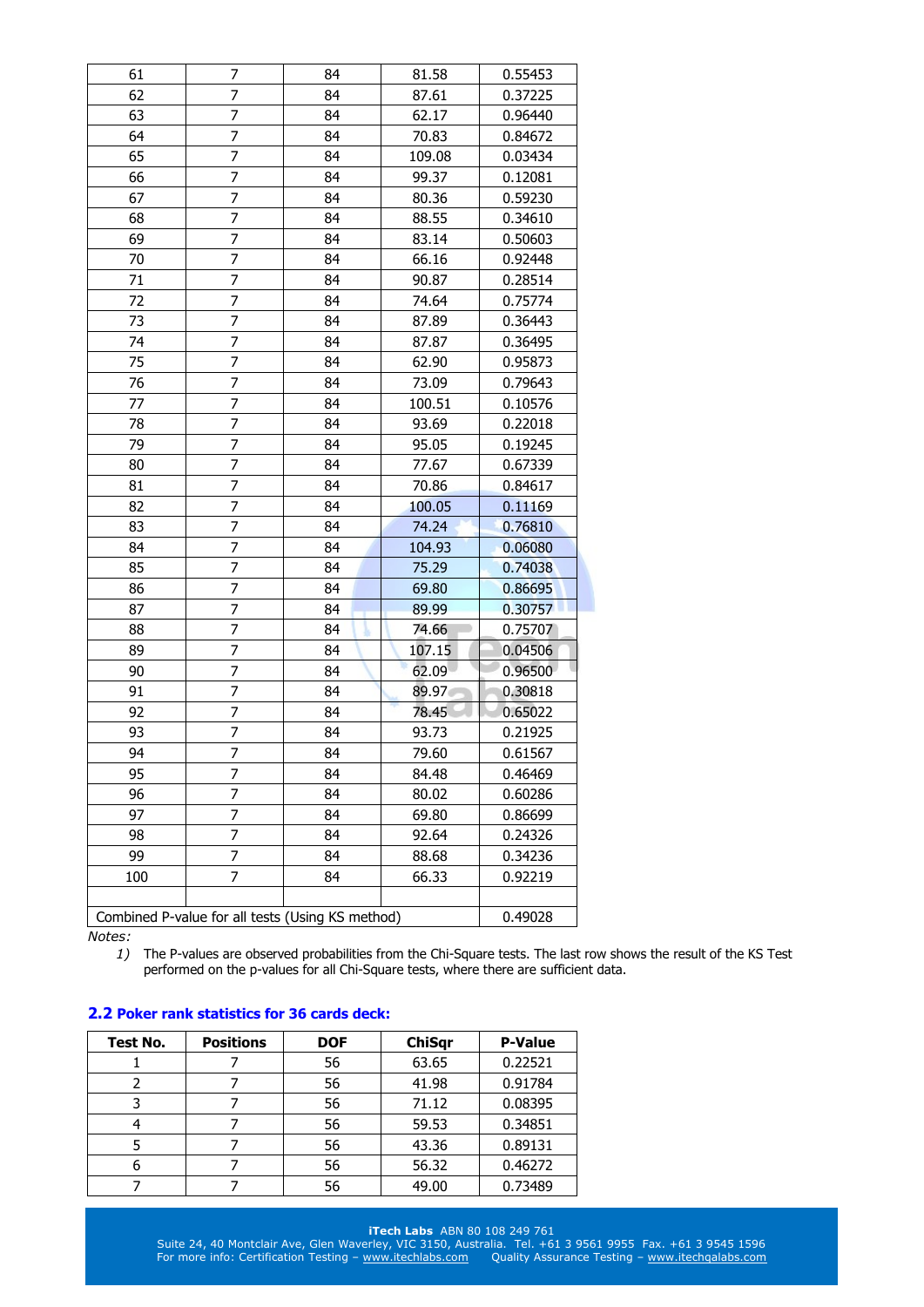| 8  | 7                                                | 56 | 52.90 | 0.59281 |
|----|--------------------------------------------------|----|-------|---------|
| 9  | $\overline{7}$                                   | 56 | 77.89 | 0.02816 |
| 10 | 7                                                | 56 | 48.24 | 0.75995 |
| 11 | $\overline{7}$                                   | 56 | 58.93 | 0.36869 |
| 12 | $\overline{7}$                                   | 56 | 55.57 | 0.49116 |
| 13 | $\overline{7}$                                   | 56 | 60.41 | 0.31957 |
| 14 | 7                                                | 56 | 60.75 | 0.30870 |
| 15 | $\overline{7}$                                   | 56 | 60.05 | 0.33123 |
| 16 | 7                                                | 56 | 69.63 | 0.10426 |
| 17 | $\overline{7}$                                   | 56 | 50.47 | 0.68325 |
| 18 | 7                                                | 56 | 65.88 | 0.17206 |
| 19 | $\overline{7}$                                   | 56 | 47.00 | 0.79866 |
| 20 | 7                                                | 56 | 54.36 | 0.53709 |
| 21 | 7                                                | 56 | 61.24 | 0.29361 |
| 22 | 7                                                | 56 | 67.05 | 0.14809 |
| 23 | 7                                                | 56 | 51.86 | 0.63225 |
| 24 | 7                                                | 56 | 56.25 | 0.46542 |
| 25 | 7                                                | 56 | 40.70 | 0.93807 |
| 26 | 7                                                | 56 | 35.14 | 0.98690 |
| 27 | $\overline{7}$                                   | 56 | 61.87 | 0.27468 |
| 28 | $\overline{7}$                                   | 56 | 45.83 | 0.83202 |
| 29 | $\overline{7}$                                   | 56 | 63.94 | 0.21780 |
| 30 | 7                                                | 56 | 59.75 | 0.34114 |
|    |                                                  |    |       |         |
|    | Combined P-value for all tests (Using KS method) |    |       | 0.92247 |

*1)* The P-values are observed probabilities from the Chi-Square tests. The last row shows the result of the KS Test performed on the p-values for all Chi-Square tests, where there are sufficient data.

# **3. Poker suits statistics**

The Poker suits analysis aims to verify that that the cards dealt exhibit an equal probability of all 4 suits (Clubs, Diamonds, Hearts and Spades) in all positions.

The Poker suits analysis involved creating subsets of data and conducting Chi-square tests on each subset. The analysis performs a KS Test (Kolmogorov-Smirnov test) for uniform distribution on the observed pvalues, and the combined p-value result of this test is taken as the final result of the Suits statistics tests.

#### **3.1 Poker suits statistics for 52 cards deck:**

| Test No.       | <b>Positions</b> | <b>DOF</b> | <b>ChiSqr</b> | <b>P-Value</b> |
|----------------|------------------|------------|---------------|----------------|
| 1              | 7                | 21         | 18.39         | 0.62396        |
| $\overline{2}$ | 7                | 21         | 26.13         | 0.20165        |
| 3              | 7                | 21         | 16.87         | 0.71895        |
| 4              | 7                | 21         | 25.63         | 0.22101        |
| 5              | 7                | 21         | 15.38         | 0.80358        |
| 6              | 7                | 21         | 23.92         | 0.29677        |
| 7              | 7                | 21         | 27.91         | 0.14263        |
| 8              | 7                | 21         | 15.30         | 0.80766        |
| 9              | 7                | 21         | 10.74         | 0.96753        |
| 10             | 7                | 21         | 23.63         | 0.31111        |
| 11             | 7                | 21         | 22.12         | 0.39256        |
| 12             | 7                | 21         | 20.24         | 0.50625        |
| 13             | 7                | 21         | 15.27         | 0.80914        |
| 14             | 7                | 21         | 12.58         | 0.92265        |
| 15             | 7                | 21         | 12.82         | 0.91473        |
| 16             | 7                | 21         | 16.95         | 0.71419        |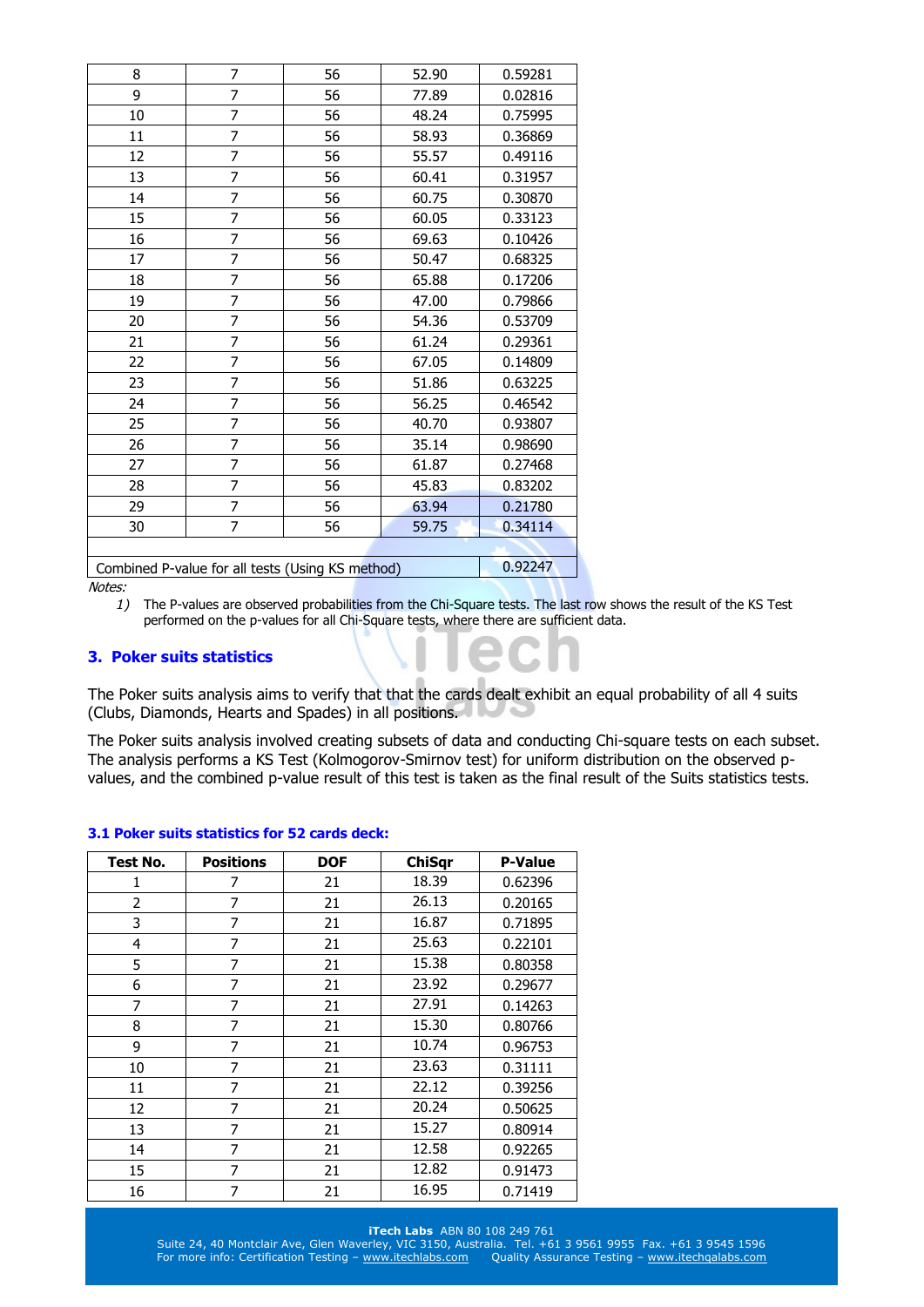| 17       | 7              | 21       | 17.58          | 0.67531            |
|----------|----------------|----------|----------------|--------------------|
| 18       | 7              | 21       | 21.57          | 0.42491            |
| 19       | 7              | 21       | 26.22          | 0.19802            |
| 20       | 7              | 21       | 14.10          | 0.86534            |
| 21       | $\overline{7}$ | 21       | 15.85          | 0.77789            |
| 22       | 7              | 21       | 19.18          | 0.57341            |
| 23       | 7              | 21       | 11.75          | 0.94618            |
| 24       | $\overline{7}$ | 21       | 21.56          | 0.42533            |
| 25       | 7              | 21       | 29.03          | 0.11326            |
| 26       | 7              | 21       | 27.12          | 0.16684            |
| 27       | 7              | 21       | 10.65          | 0.96915            |
| 28       | 7              | 21       | 14.73          | 0.83614            |
| 29       | 7              | 21       | 22.37          | 0.37848            |
| 30       | $\overline{7}$ | 21       | 26.27          | 0.19650            |
| 31       | 7              | 21       | 16.80          | 0.72295            |
| 32       | 7              | 21       | 32.49          | 0.05224            |
| 33       | $\overline{7}$ | 21       | 20.53          | 0.48788            |
| 34       | 7              | 21       | 22.32          | 0.38135            |
|          | 7              |          | 13.70          |                    |
| 35       | $\overline{7}$ | 21       | 16.48          | 0.88210            |
| 36       |                | 21       | 21.34          | 0.74215            |
| 37       | 7              | 21       |                | 0.43838            |
| 38       | 7              | 21       | 33.51          | 0.04087            |
| 39       | 7              | 21       | 21.17          | 0.44856            |
| 40       | 7              | 21       | 29.21          | 0.10895            |
| 41       | 7              | 21       | 29.02          | 0.11343            |
| 42       | 7              | 21       | 20.05          | 0.51836            |
| 43       | $\overline{7}$ | 21       | 16.10          | 0.76422            |
| 44       |                |          |                |                    |
|          | 7              | 21       | 27.28          | 0.16167            |
| 45       | 7              | 21       | 25.50          | 0.22632            |
| 46       | $\overline{7}$ | 21       | 16.56          | 0.73764            |
| 47       | 7              | 21       | 23.83          | 0.30149            |
| 48       | 7              | 21       | 21.19          | 0.44727            |
| 49       | $\overline{7}$ | 21       | 22.10          | 0.39369            |
| 50       | $\overline{7}$ | 21       | 10.47          | 0.97220            |
| 51       | 7              | 21       | 22.33          | 0.38053            |
| 52       | 7              | 21       | 17.77          | 0.66366            |
| 53       | 7              | 21       | 21.98          | 0.40044            |
| 54       | 7              | 21       | 22.58          | 0.36702            |
| 55       | $\overline{7}$ | 21       | 18.92          | 0.59052            |
| 56       | 7              | 21       | 13.92          | 0.87280            |
| 57       | 7              | 21       | 27.84          | 0.14465            |
| 58       | 7              | 21       | 25.28          | 0.23530            |
| 59       | 7              | 21       | 13.94          | 0.87214            |
| 60       | 7              | 21       | 23.31          | 0.32771            |
| 61       | 7              | 21       | 30.94          | 0.07467            |
| 62       | 7              | 21       | 13.67          | 0.88338            |
| 63       | 7              | 21       | 20.40          | 0.49609            |
| 64       | $\overline{7}$ | 21       | 31.38          | 0.06760            |
| 65       | 7              | 21       | 13.56          | 0.88770            |
| 66       | 7              | 21       | 17.03          | 0.70945            |
| 67       | $\overline{7}$ | 21       | 19.03          | 0.58330            |
|          |                |          | 11.83          |                    |
| 68       | 7              | 21       |                | 0.94399            |
| 69       | 7              | 21       | 22.38          | 0.37764            |
| 70<br>71 | 7<br>7         | 21<br>21 | 15.56<br>16.24 | 0.79395<br>0.75629 |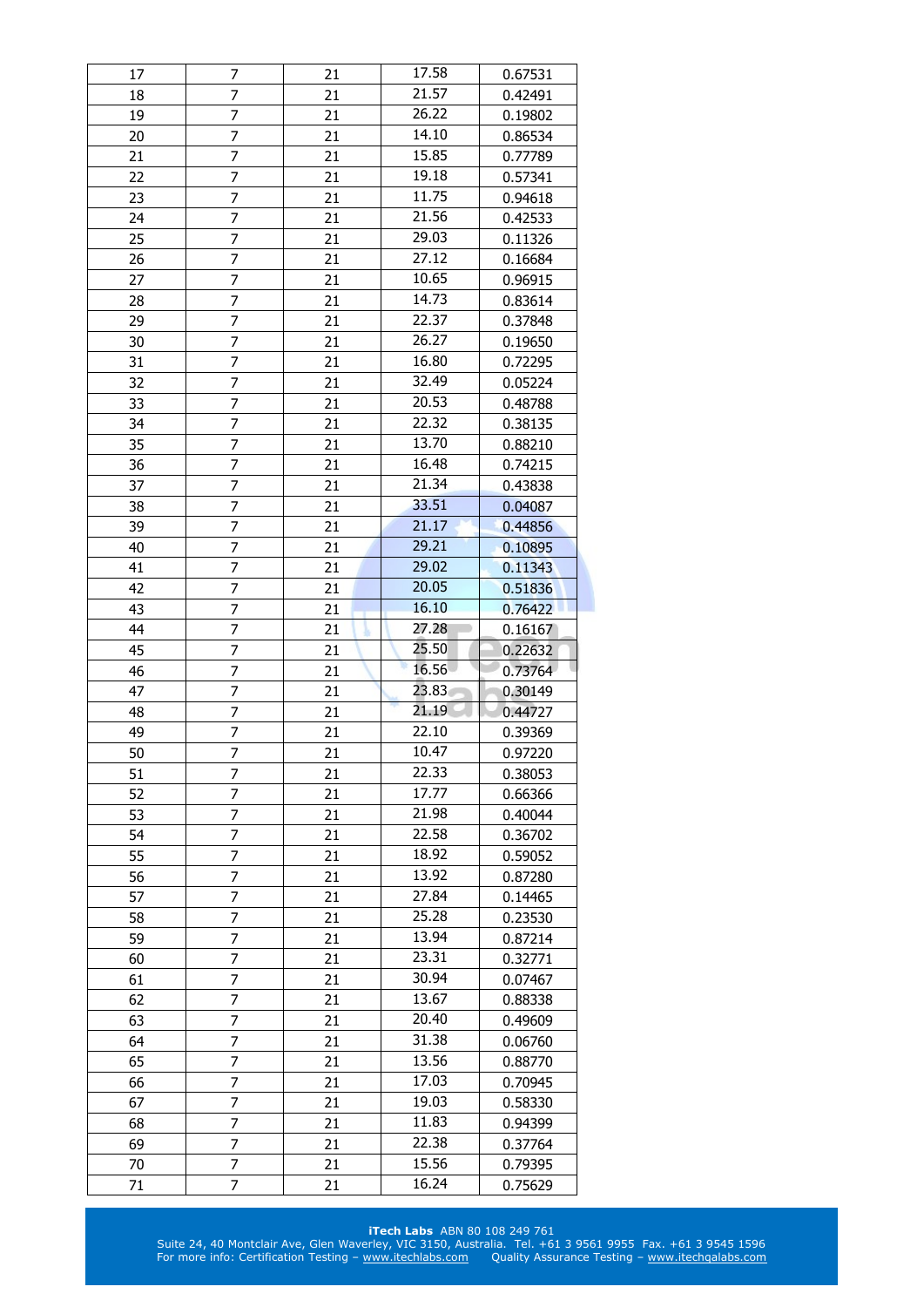| 72     | 7                                                | 21 | 24.63 | 0.26342 |
|--------|--------------------------------------------------|----|-------|---------|
| 73     | $\overline{7}$                                   | 21 | 24.21 | 0.28278 |
| 74     | 7                                                | 21 | 13.26 | 0.89927 |
| 75     | $\overline{7}$                                   | 21 | 27.10 | 0.16769 |
| 76     | $\overline{7}$                                   | 21 | 9.01  | 0.98910 |
| 77     | $\overline{7}$                                   | 21 | 21.92 | 0.40410 |
| 78     | 7                                                | 21 | 28.18 | 0.13514 |
| 79     | 7                                                | 21 | 24.07 | 0.28977 |
| 80     | 7                                                | 21 | 37.01 | 0.01677 |
| 81     | $\overline{7}$                                   | 21 | 13.68 | 0.88282 |
| 82     | $\overline{7}$                                   | 21 | 21.04 | 0.45652 |
| 83     | $\overline{7}$                                   | 21 | 20.13 | 0.51296 |
| 84     | $\overline{7}$                                   | 21 | 21.12 | 0.45173 |
| 85     | 7                                                | 21 | 16.75 | 0.72638 |
| 86     | $\overline{7}$                                   | 21 | 14.91 | 0.82722 |
| 87     | 7                                                | 21 | 19.74 | 0.53758 |
| 88     | $\overline{7}$                                   | 21 | 28.79 | 0.11911 |
| 89     | $\overline{7}$                                   | 21 | 13.84 | 0.87625 |
| 90     | 7                                                | 21 | 15.44 | 0.80015 |
| 91     | 7                                                | 21 | 23.66 | 0.30989 |
| 92     | $\overline{7}$                                   | 21 | 25.53 | 0.22512 |
| 93     | $\overline{7}$                                   | 21 | 28.21 | 0.13441 |
| 94     | $\overline{7}$                                   | 21 | 13.28 | 0.89853 |
| 95     | $\overline{7}$                                   | 21 | 19.43 | 0.55780 |
| 96     | $\overline{7}$                                   | 21 | 20.10 | 0.51496 |
| 97     | 7                                                | 21 | 29.15 | 0.11037 |
| 98     | $\overline{7}$                                   | 21 | 11.49 | 0.95232 |
| 99     | $\overline{7}$                                   | 21 | 17.34 | 0.69041 |
| 100    | $\overline{7}$                                   | 21 | 19.46 | 0.55598 |
|        |                                                  |    |       |         |
|        | Combined P-value for all tests (Using KS method) |    |       | 0.70525 |
| Notes: |                                                  |    |       |         |

*1)* The P-values are observed probabilities from the Chi-Square tests. The last row shows the result of the KS Test performed on the p-values for all Chi-Square tests, where there are sufficient data.

# **3.2 Poker suits statistics for 36 cards deck:**

| Test No.       | <b>Positions</b> | <b>DOF</b> | <b>ChiSqr</b> | <b>P-Value</b> |
|----------------|------------------|------------|---------------|----------------|
| 1              | 7                | 21         | 19.78         | 0.53498        |
| 2              | 7                | 21         | 21.30         | 0.44100        |
| 3              | 7                | 21         | 17.01         | 0.71062        |
| $\overline{4}$ | 7                | 21         | 23.05         | 0.34142        |
| 5              | 7                | 21         | 15.55         | 0.79427        |
| 6              | 7                | 21         | 20.78         | 0.47220        |
| 7              | 7                | 21         | 12.33         | 0.93034        |
| 8              | 7                | 21         | 13.41         | 0.89366        |
| 9              | 7                | 21         | 28.86         | 0.11750        |
| 10             | 7                | 21         | 11.72         | 0.94687        |
| 11             | 7                | 21         | 13.89         | 0.87436        |
| 12             | 7                | 21         | 26.17         | 0.20012        |
| 13             | 7                | 21         | 18.14         | 0.63987        |
| 14             | 7                | 21         | 26.50         | 0.18816        |
| 15             | 7                | 21         | 25.56         | 0.22373        |
| 16             | 7                | 21         | 16.89         | 0.71787        |
| 17             | 7                | 21         | 21.05         | 0.45602        |
| 18             | 7                | 21         | 17.60         | 0.67416        |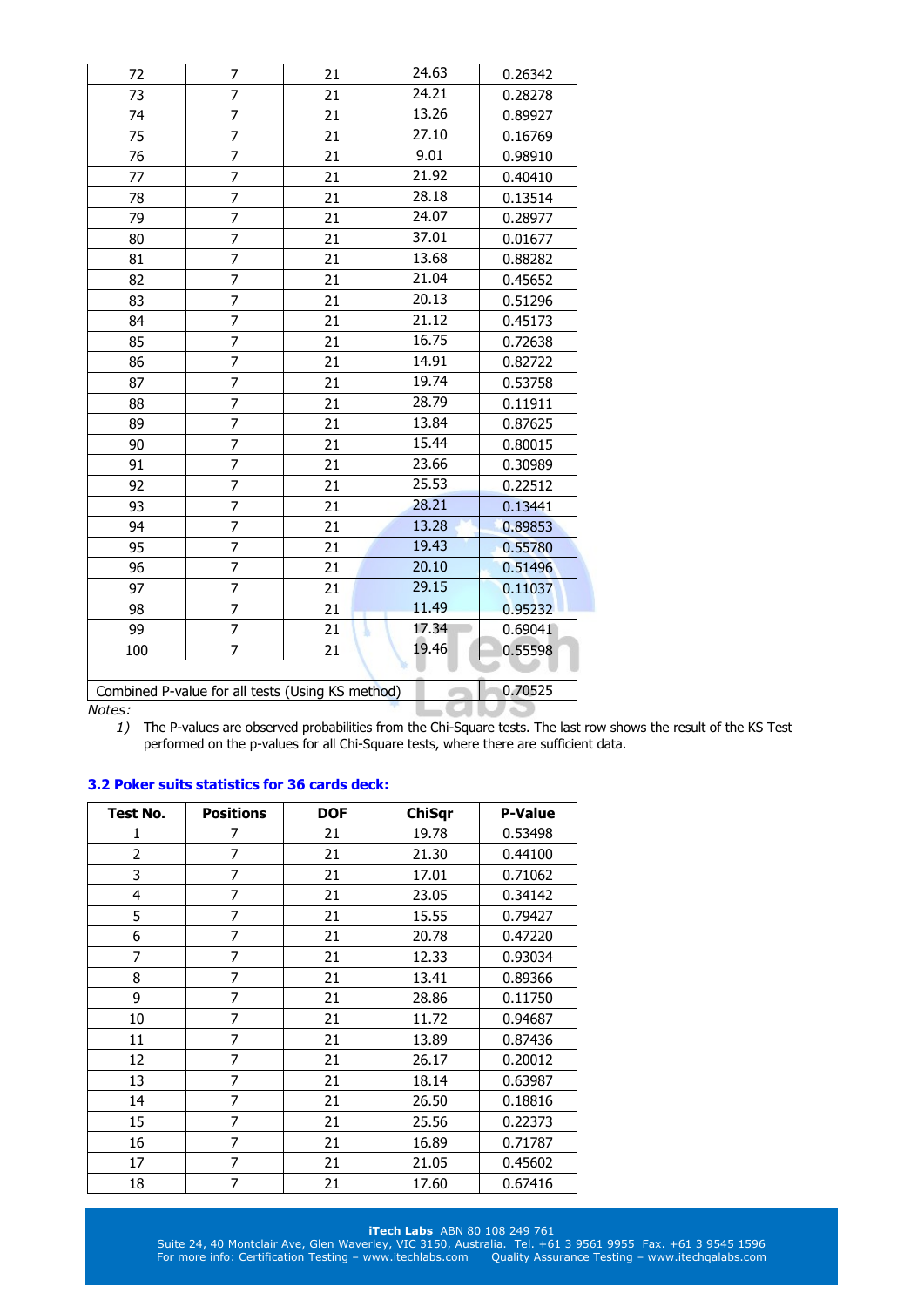| 19                                               | 7 | 21 | 17.95 | 0.65204 |
|--------------------------------------------------|---|----|-------|---------|
| 20                                               | 7 | 21 | 23.35 | 0.32550 |
| 21                                               | 7 | 21 | 20.18 | 0.51014 |
| 22                                               | 7 | 21 | 25.30 | 0.23424 |
| 23                                               | 7 | 21 | 19.90 | 0.52735 |
| 24                                               | 7 | 21 | 14.48 | 0.84811 |
| 25                                               | 7 | 21 | 20.60 | 0.48359 |
| 26                                               | 7 | 21 | 40.57 | 0.00634 |
| 27                                               | 7 | 21 | 33.14 | 0.04464 |
| 28                                               | 7 | 21 | 15.34 | 0.80572 |
| 29                                               | 7 | 21 | 33.34 | 0.04254 |
| 30                                               | 7 | 21 | 16.98 | 0.71250 |
|                                                  |   |    |       |         |
| Combined P-value for all tests (Using KS method) |   |    |       | 0.85787 |

*1)* The P-values are observed probabilities from the Chi-Square tests. The last row shows the result of the KS Test performed on the p-values for all Chi-Square tests, where there are sufficient data.

## **4. Summary of the analysis**

#### **4.1 Summary of the analysis of 52 cards deck:**

The analysis of 52 cards completes by combining the result of the KS Test performed in the 3 types of analysis (Hand Types, Ranks and Suits) for 52 card decks using the Holm's method and producing a single Combined P -value.

The combined p-value produced using the Holm's method is used as indication for statistical randomness.

| <b>Combination of p-values using Holm's Method</b> |                |                   |  |
|----------------------------------------------------|----------------|-------------------|--|
| Test                                               | <b>P-Value</b> | <b>P-Adjusted</b> |  |
| <b>Ranks Test</b>                                  | 0.49028        | 1.00000           |  |
| <b>Suits Test</b>                                  | 0.70525        | 1.00000           |  |
| Hand Types Test                                    | 0.95662        | 1.00000           |  |
|                                                    |                |                   |  |
| <b>Combined P-Value using Holm's Method</b>        |                | 1.00000           |  |

Notes:

1) The combined p-value of all statistical tests using Holm's Method conducted for 52 card decks is greater than the minimum value of 0.05 which indicates that the randomness of the observed data falls within 95% confidence limits.

The final outcome of the analysis of 52 cards deck indicates that the RNG is working correctly.

#### **4.2 Summary of the analysis of 36 cards deck:**

The analysis of 36 cards completes by combining the result of the KS Test performed in the 3 types of analysis (Hand Types, Ranks and Suits) for 36 card decks using the Holm's method and producing a single Combined P -value. Where there are insufficient data the individual Chi-Square tests results are used in the Holm's method for producing a combined p-value.

The combined p-value produced from the using the Holm's method is used as indication for statistical randomness.

| <b>Combination of p-values using Holm's Method</b> |                |            |  |
|----------------------------------------------------|----------------|------------|--|
| Test                                               | <b>P-Value</b> | P-Adjusted |  |
| Ranks Test                                         | 0.92247        | 1.00000    |  |
| Suits Test                                         | 0.85787        | 1.00000    |  |